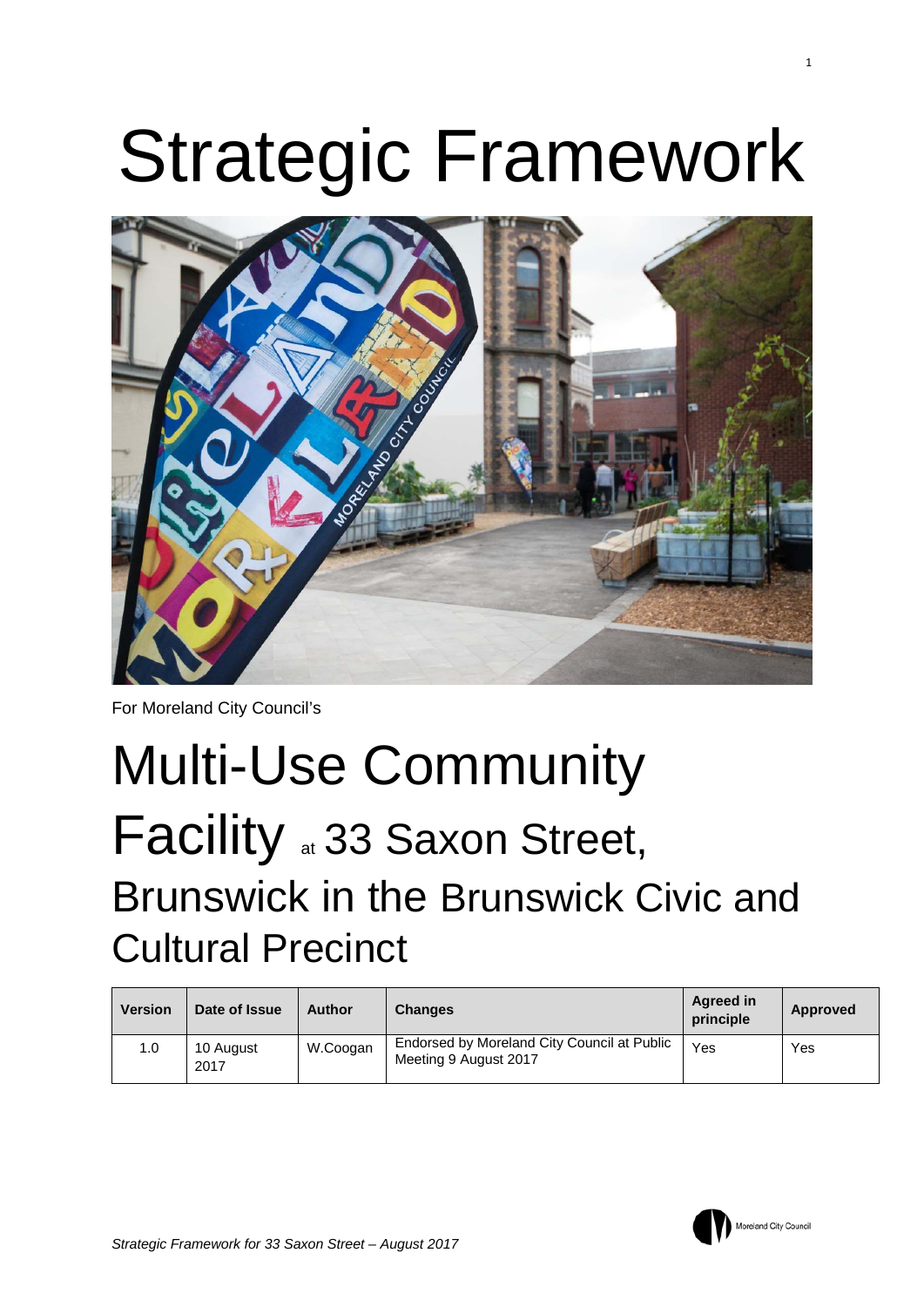#### **Table of Contents**

- 1. Introduction and Overview
- 2. Purpose of Strategic Framework
- 3. Strategic Context
- 4. Strategic Needs and Opportunities Assessment
- 5. Strategic Intent
- 6. Site Development Principles
- 7. Strategic Objectives & Actions
	- i. Matching Needs With Opportunities
	- ii. Viability of Development and Operation
	- iii. Governance and Innovation
- 8. Draft Site Vision
- 9. Opportunities to Deliver this Framework
- 10. Community Benefits & Measuring Progress
- 11. Performance Criteria
- 12. Community Engagement Framework

Glossary of Terms

Appendix 1: Draft 2025 Vision for Brunswick Town Hall complex

Attachment 1: Summary of Strategic Needs Assessment for 33 Saxon Street & the Civic & Cultural Precinct. (A3 table – Attachment 2 to the 9 August 2017 Council Report)

#### **List of Figures:**

Figure 1: Site Context - Suburb, Precinct & Site.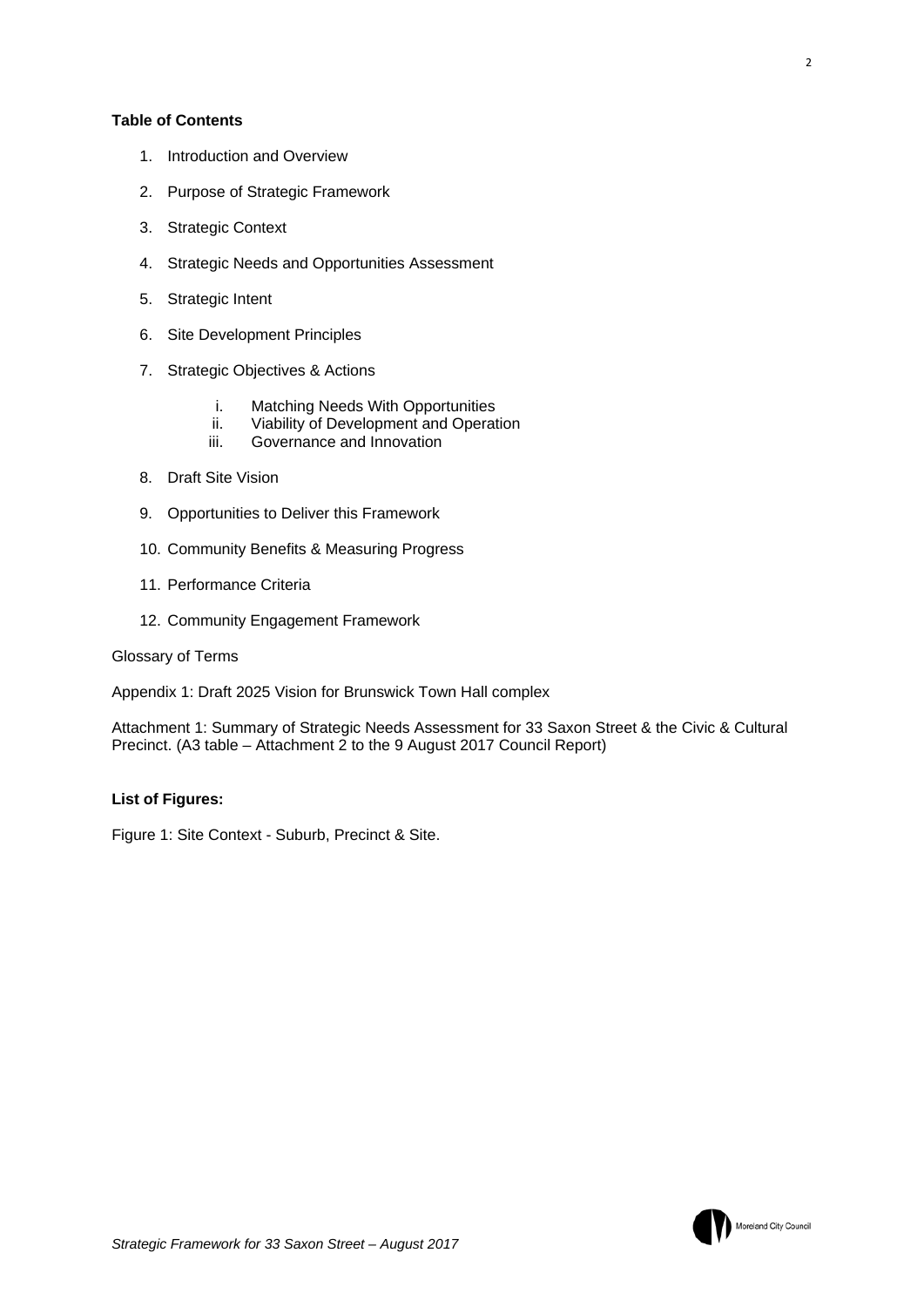#### **1. Introduction and Overview**

This document ("the Framework") sets out Moreland City Council's principles and priorities as they relate to Council's multi-use facility at 33 Saxon Street ("the Site"). This Framework is the foundation for Site use and development beyond 2021. It clarifies community needs and opportunities and how they relate to the future of the Site and more broadly to the Civic and Cultural Precinct of Brunswick ("the Precinct").

This Framework is a flexible and responsive 'roadmap' that facilitates innovative responses to key challenges and opportunities. It is expected that Council will consider a Concept Plan in 2018, which will build on the foundations of this Framework and bring together community and stakeholder input, site concept layout, costs and financing opportunities, amongst other elements.

#### **2. Purpose of Strategic Framework**

The purpose of this Framework is to:

- Establish Guiding Principles and Strategic Objectives for use and development of the Site and its relationship to the Precinct.
- Describe the preferred uses for the Site and how they may fit together. Describe what types of uses are not suitable for the Site, and why. It will also describe the role of the Site within the Precinct and its relationship to other key community facilities.
- Identify the key strategic opportunities which could facilitate delivery of this Framework.
- Facilitate well-informed and staged decision making about the future of the Site.

This Framework relates to the future of the Site beyond 2021, when the current contract for the innovative and highly successful "Siteworks" initiative expires.

#### **3. Strategic Context**

The Site is located within the very heart of the thriving neighbourhood of Brunswick. For 137 years (from 1857 to 1994) the Precinct was the centre of the administration for the former City of Brunswick. In 2017, Moreland City Council has extensive landholdings within the Precinct providing multiple services. In addition, the Precinct has a significant cluster of both faith-based organisations and government landholdings. The strategic context of the Site is synthesised in figure 1 below.

The Site has significant historic, social, spiritual and aesthetic value. The house in the centre of the site was built in 1888 and operated as a Catholic education facility for over 100 years, until purchased by Moreland City Council in 2010. Connecting multiple histories with new uses will be a very important factor in the Site's future development.

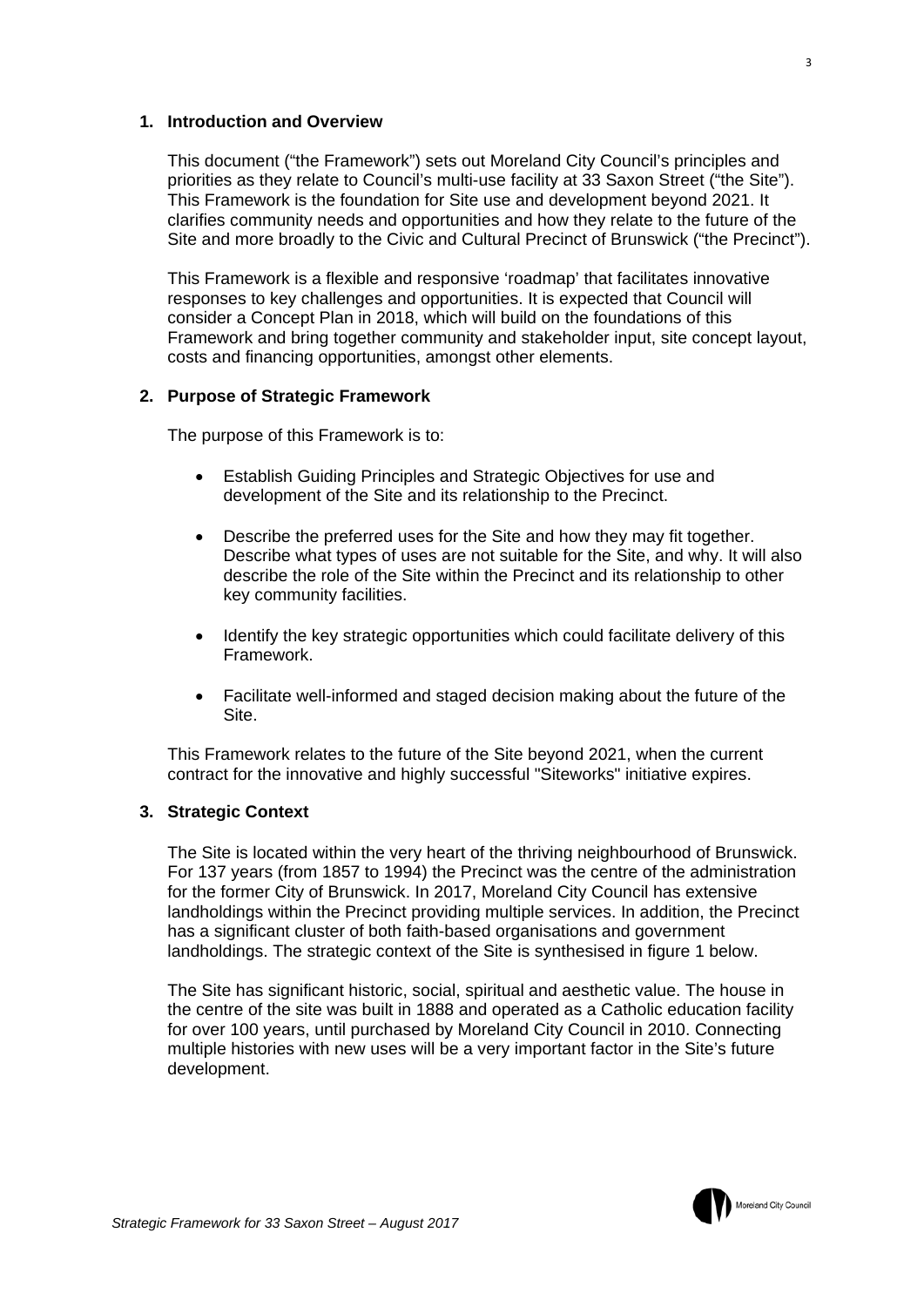

### **CIVIC & CULTURAL PRECINCT**



**FACILITIES** 

1) TOWN HALL COMPLEX

2 MECHANICS INSTITUTE/CARPARK

3) BRUNSWICK BATHS

4) DAWSON STREET CAR PARK

5 DAWSON ST CHILD CARE CO-OP

#### **INFLUENCES**

OPEN SPACE / PUBLIC REALM NETWORK PRECINCT LEVEL CAR PARKING FAITH GROUP FACILITIES/ SERVICES STATE GOVERNMENT FACILITIES/ LAND



**Figure 1: Site Context** - **Suburb, Precinct & Site**

#### **SPATIAL CONTEXT**

#### **FACILITIES**

- 1 BRUNSWICK COMMUNITY HUB
- (2) EAST BRUNSWICK COMMUNITY HUB

3 COMMUNITY HUB/ RECREATION NODE

#### **INFLUENCES**

OPEN SPACE NETWORK (MOSS 2012) CORE INDUSTRIAL PRECINCT (MILS 2016) MUNICIPAL/ METRO CATCHMENT RE: (EDS 2016, ARTS &CULTURE 2017) NEEDS ASSESSMENT (2017)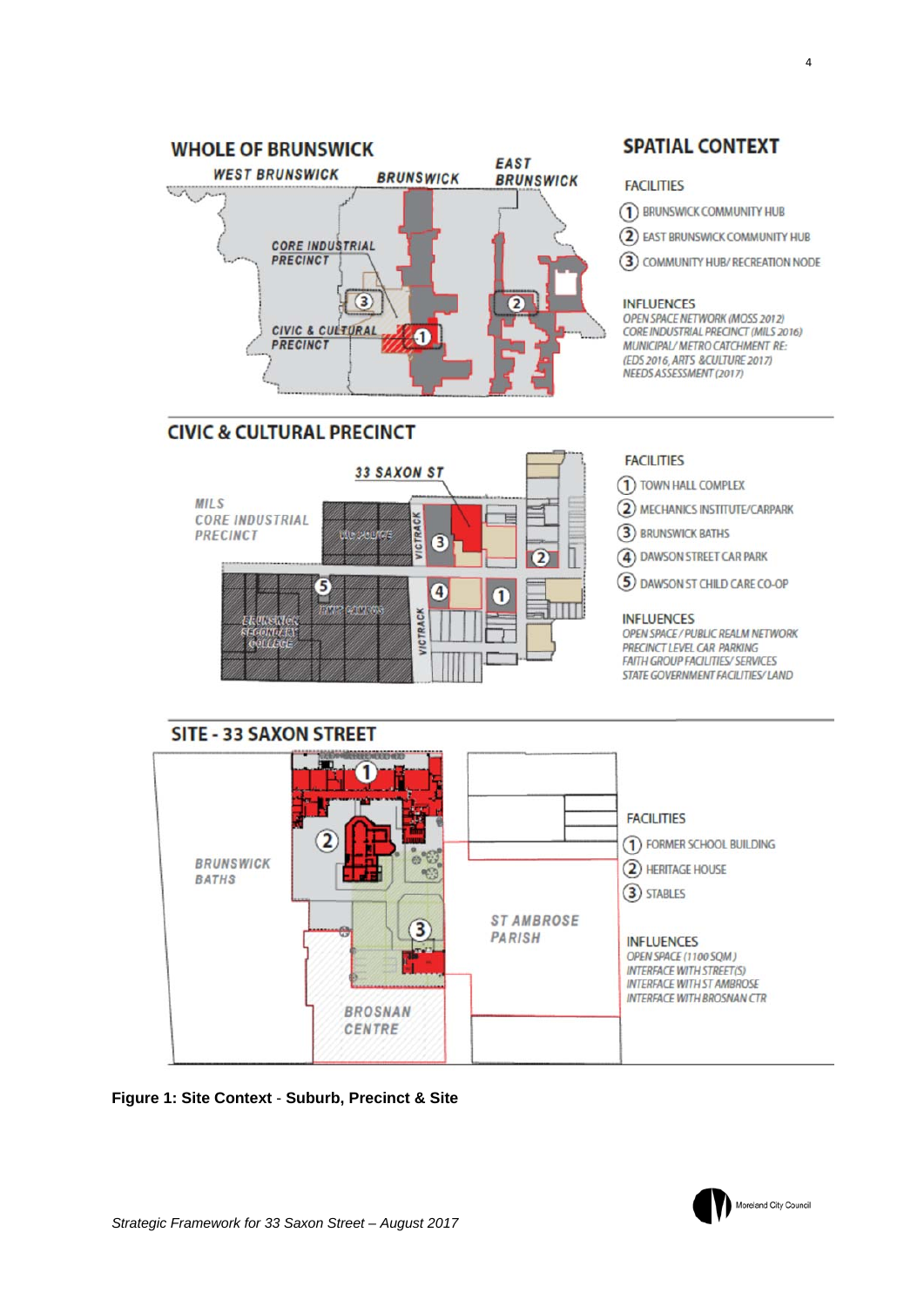Table 1 below provides a timeline of activities which have occurred since Council purchased the site in 2010, which are described as "pre-seed" and "seed" stages of development. In addition the table summarises Council's approach on the next set of activities to occur in the "grow" and "harvest" stages, post 2017,

| <b>STAGE</b> | <b>COUNCIL DECISION / ACTIVITY DESCRIPTION</b>                                                                                 | <b>WHEN</b>            |
|--------------|--------------------------------------------------------------------------------------------------------------------------------|------------------------|
| Pre-Seed     | <b>Purchase Site</b>                                                                                                           | 2010<br>2014           |
|              | Retain the Site as "community hub"                                                                                             |                        |
| Seed         | <b>Community Garden on Site</b>                                                                                                | 2015                   |
|              | <b>Contract for Site Management Services</b>                                                                                   | 2016                   |
|              | Opening of "Siteworks"                                                                                                         | May 2016               |
|              | Consider 2017 Strategic Framework (this item)                                                                                  | 2017                   |
| Grow         | Investment in minor upgrades to Site &                                                                                         | $2017 -$               |
|              | continuation of "Siteworks".                                                                                                   | 2021*                  |
|              | <b>Community Engagement process</b>                                                                                            |                        |
|              | Developing Concept Plan                                                                                                        |                        |
|              | <b>Engaging Partners and Investors</b>                                                                                         |                        |
|              | Developing Cost and Financial Plans                                                                                            |                        |
|              | Developing a governance model<br>Council endorse Plan for the Site                                                             |                        |
| Harvest      | Redevelopment of Site, including:                                                                                              | 2021*                  |
|              | o Enhancing and expanding Public Open Space<br>Building works to enhance use and<br>$\circ$<br>sustainability of the buildings | - Subject to<br>future |
|              | <b>Rezoning of Site</b><br>$\circ$                                                                                             | decisions              |

#### **Table 1: Development Stages of the Site Past & Future**

\*Please note that dates and activities beyond 2018 are listed for guidance purposes and the Framework retains the flexibility for activities to be brought forward or pushed back as opportunities arise and circumstances change.

#### **4. Strategic Needs and Opportunities Assessment**

Council has undertaken a Strategic Needs and Opportunities assessment to inform development of this Framework, a summary of findings is contained as appendix 1.

Table 2 below summaries the findings of this analysis and describes what use should be considered for delivery at 33 Saxon Street. It must be noted that the exact mix of uses, who is going to deliver them and how they are going to work together is not being considered at this time. However, endorsement of this set of uses will allow examination of all these issues as part of detailed visioning and Concept Plan development.

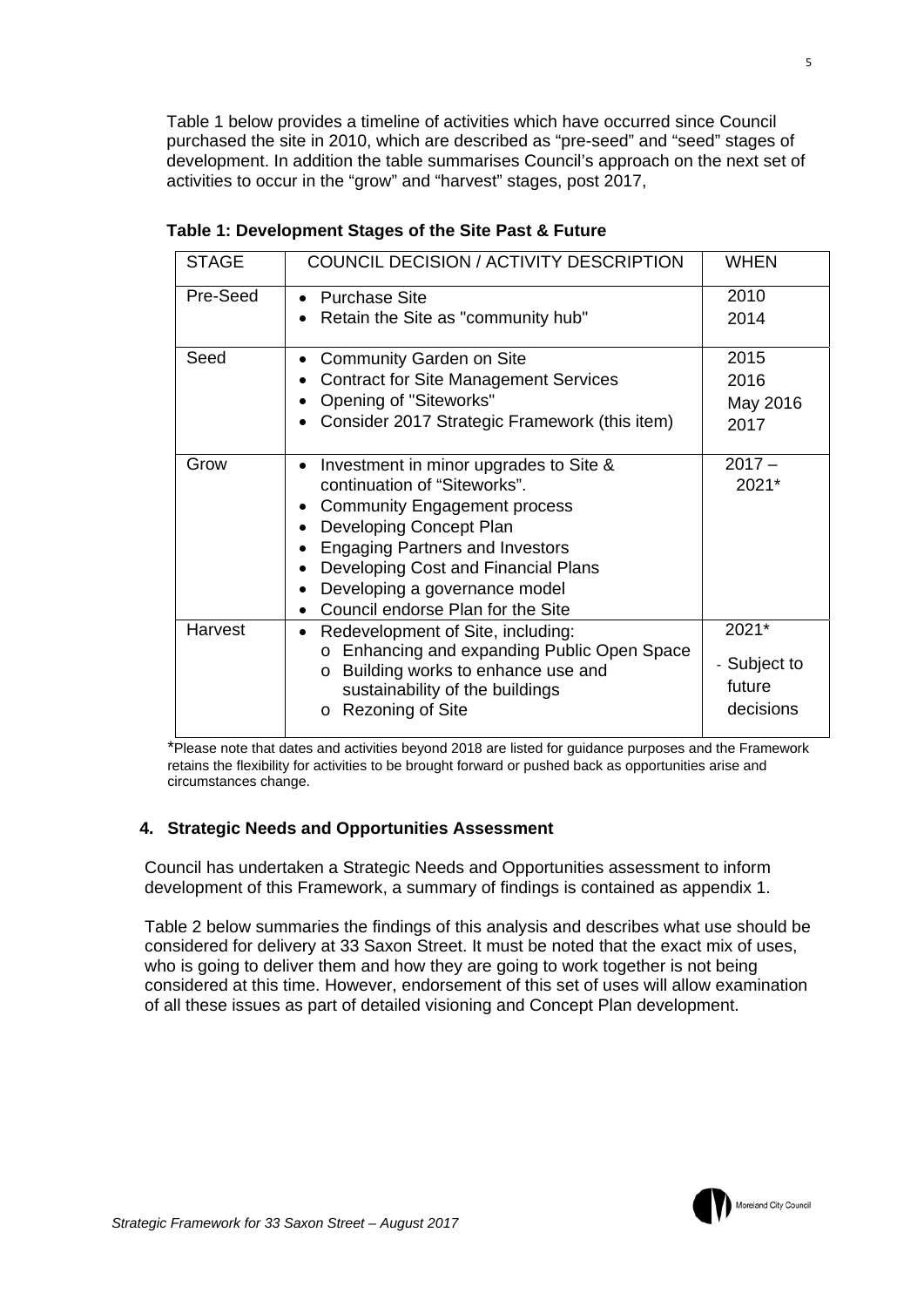| <b>Uses Supported for Potential Delivery at</b><br><b>33 Saxon Street</b>                                                                                                                                                                      | <b>Physical Facility Requirement</b>                                                                                                        |
|------------------------------------------------------------------------------------------------------------------------------------------------------------------------------------------------------------------------------------------------|---------------------------------------------------------------------------------------------------------------------------------------------|
| General community groups and events<br>Seniors groups<br>Social support groups<br>Playgroups<br>Community learning and engagement<br>Indoor performance and rehearsals<br>Youth groups and programs<br>Indoor fitness (no permanent equipment) | <b>Multipurpose Community Rooms</b><br>with a mix of small and large rooms<br>that are age and dementia friendly<br>(consider ground floor) |
| Youth support<br>Clinical / non-clinical consulting<br><b>Maternal Child Health</b>                                                                                                                                                            | Consulting Rooms (consider ground<br>floor)                                                                                                 |
| Facility administration<br>Manage hire of multipurpose rooms<br>Public Open Space passive use                                                                                                                                                  | Staff administration rooms, suitable<br>for shared use by multiple<br>organisations (consider first floor)                                  |
| Children's play<br><b>Outdoor fitness</b><br>Outdoor event venue<br>Outdoor exhibitions                                                                                                                                                        | Expanded and fit for purpose Public<br>Open Space                                                                                           |
| <b>Public Toilet</b>                                                                                                                                                                                                                           | <b>Public Toilet</b>                                                                                                                        |
| <b>Creative Industries:</b><br>Artist in residence<br>Office space<br>Writers studio<br>Film studio<br>Performing arts rehearsal space<br>Professional artists studio                                                                          | Multipurpose rooms (consider first<br>floor) exact mix to be determined by<br>a future site operator                                        |

#### **Table 2: Uses to be considered for Delivery at 33 Saxon Street**

#### **5. Strategic Intent**

In a strongly growing, dense neighbourhood, the Site will become a calming oasis for local residents and an important local community resource offering indoor and outdoor spaces for community gathering and learning and creative industries.

The purpose of the Site is to address contemporary social needs through creative and cultural activities, drawing on the skills and resources of the private and community sectors. Through their physical co-location and common purpose, tenants and users engage with the wider community on important social issues via a diverse range of creative programs, events and cultural activities.

*"Creativity has a largely untapped role in delivering wider community solutions to many issues Victoria faces. Education, mental health, physical wellbeing, corrections and community cohesion all do better when our artistic, cultural and creative sectors* 

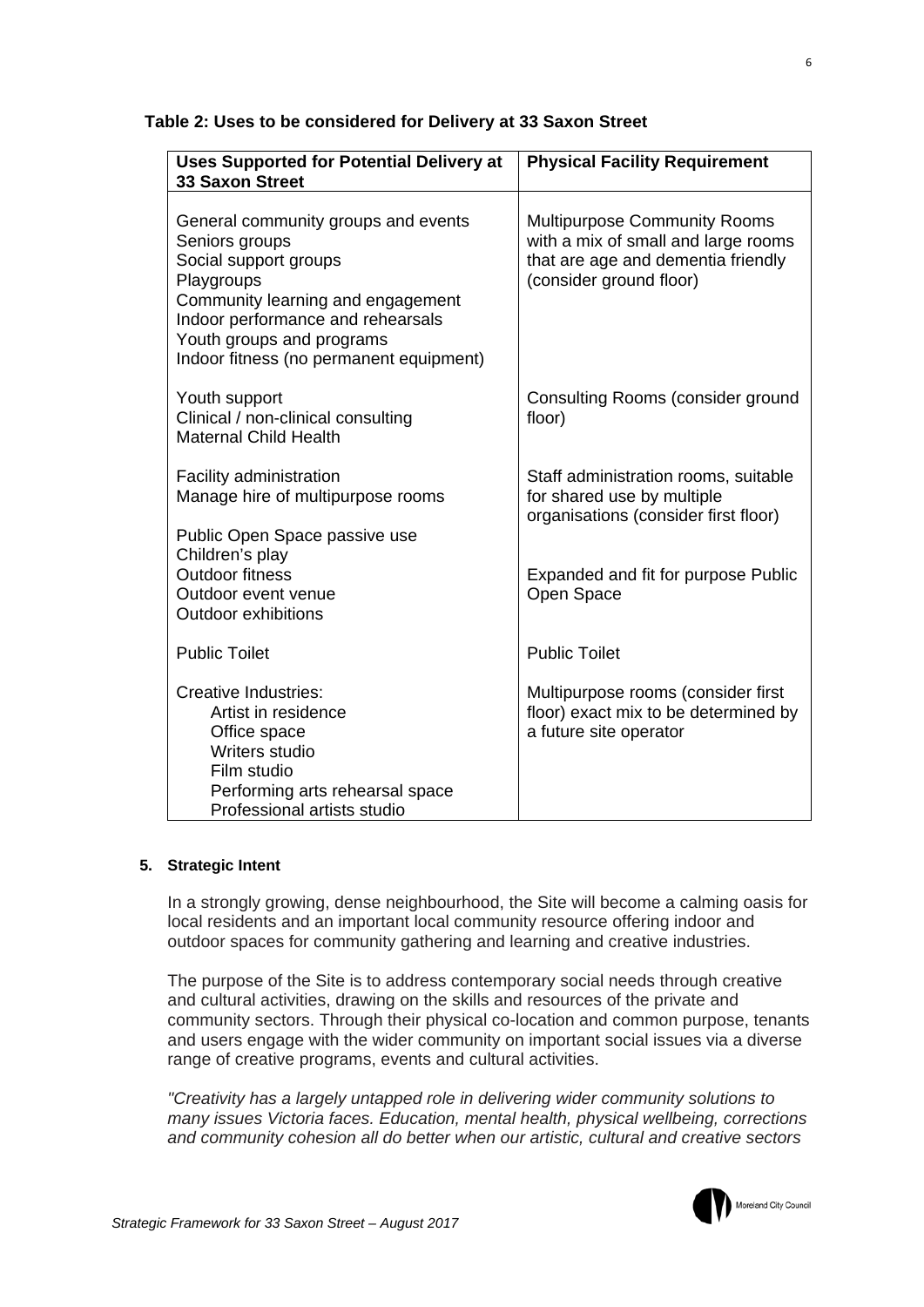*are engaged with them. The way in which cultural solutions help to solve social problems is the challenge we set ourselves."*  Creative State Strategy - Victorian State Government 2016-2020.

We intend that the Site provides mutual benefits for tenants, site visitors, the Precinct and the many communities of Moreland. Section 10 below describes a list of benefits expected from Site development and operation.

Council intends to develop fresh ideas and strategic partnerships to address financial viability of both redevelopment and ongoing Site operation. Council intends to focus on good governance and engagement with our community to deliver on this Plan.

An outline vision statement for operation of the Site in 2025 is provided in draft form at Section 8 below. We intend to engage our community and use this as a starting point to developing a detailed vision and concept plan for Council.

#### **6. Site Development Principles**

In 2014, Council endorsed five principles of approach for development of 33 Saxon Street. These principles have been applied, with success, over the last three and a half years. In 2017, it is important to refine and reiterate these principles, as we enter the beginning of the "grow stage" of development. The updated principles are:

- i. Development of the Site and the Precinct will take place in a **staged and flexible fashion**.
- ii. Each stage will seek to facilitate **community strengthening** through a **place making** approach (i.e. active engagement and involvement of the local community).
- iii. The Site will be **an open and shared community space** welcoming **a diversity of people and 'best fit' complementary uses**.
- iv. Recognising **financial and practical constraints** of the Site, **strategic partnerships and fresh ideas** which align with this Framework will be actively pursued.
- v. The Site will strive to **act as a catalyst** for the wider Precinct connecting, innovating and sharing **across the Precinct**.

#### **7. Strategic Objectives**

Three priority areas have been identified as part of development of this Framework. As we enter the "grow stage" of Site development, Council will pursue the objectives and strategies under each heading.

**Strategic Priority Area no.1** – Matching Needs with Opportunities

#### **Background:**

The suburb of Brunswick is growing at a rapid pace, the total population growth forecast for wider Brunswick is 22% between 2017-2022 (+12,700 people), and 38% between 2017-2036 (+22,133 people)1. This growth is generating a diverse range of community needs.

<sup>1 &</sup>quot;Wider Brunswick" is defined as the former City of Brunswick – the suburbs of Brunswick, Brunswick West and Brunswick East. These forecasts are based on Council's forecasting service - http://forecast.id.com.au/moreland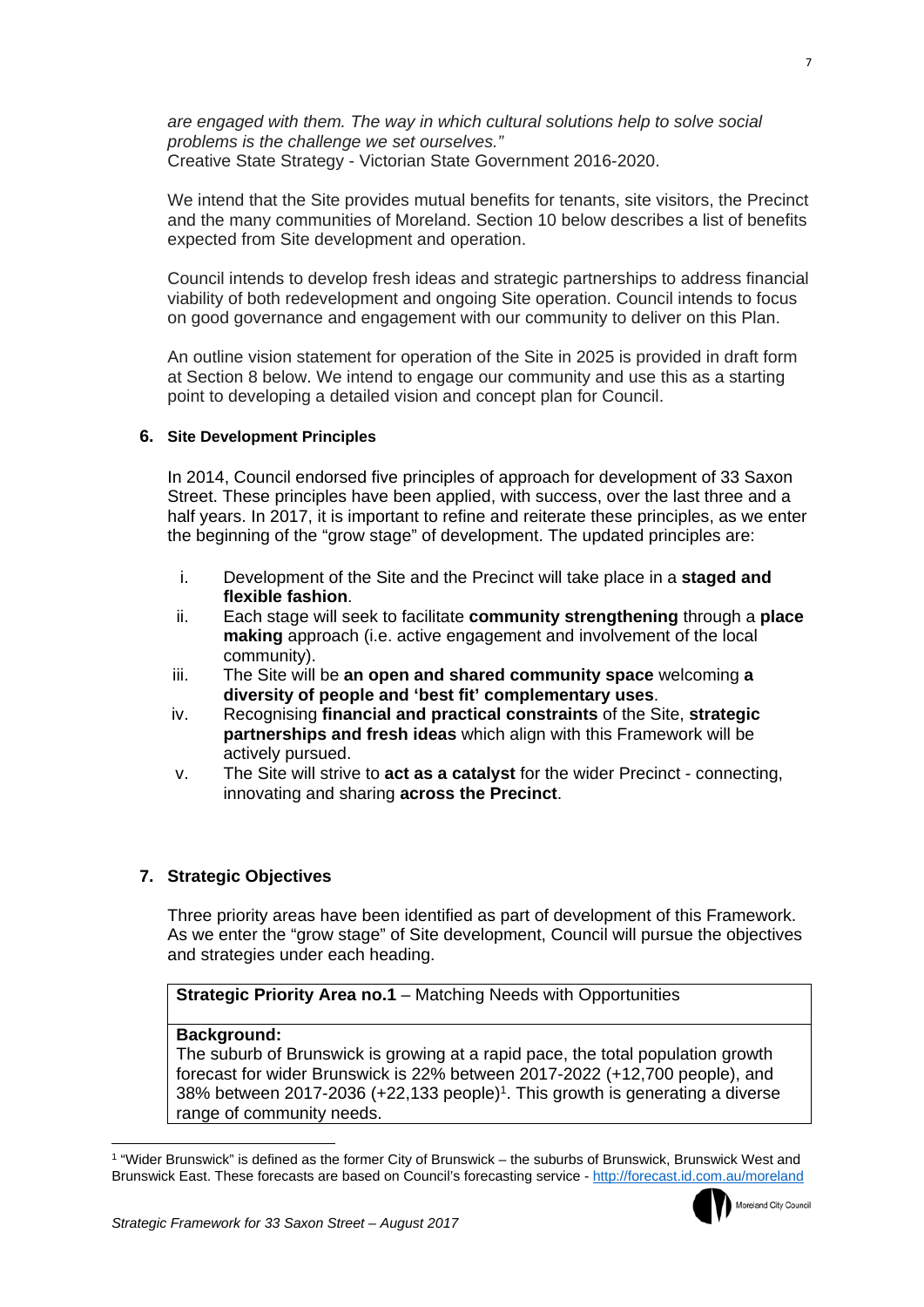33 Saxon Street, and more broadly the Civic and Cultural Precinct of Brunswick, present an opportunity for Council to meet some of these needs.

Council has undertaken a Strategic Needs and Opportunity Assessment for the Site and the Precinct. A copy of the assessment is included as attachments to this Framework, in both short and long form.

Council has endorsed a 'Civic and Cultural Precinct Feasibility Study' in 2014.

#### **Strategic Objective 1**

Optimise the Site to ensure it supports uses that best meet the priority community needs identified by the Strategic Community Needs and Opportunities Assessment (Attachment 1) and assist in delivering the draft Vision for the Site (Attachment 2).

#### **Strategies:**

1.1 Develop a site concept plan, taking into account needs and opportunities, site heritage values, community input and best practical environmental design, for Council review.

1.2 Undertake a community and stakeholder engagement process on this Framework and the draft vision for the Site.

1.3 Rezone the Site to the most appropriate Zone(s), following endorsement of the Concept Plan.

**Strategic Priority Area no. 2** – Viability of Operations and Development

#### **Background:**

In 2017, the Site and the Precinct present significant and well used Council assets, but they also present some aging and underutilised Council facilities. In particular 33 Saxon Street and the Brunswick Town Hall complex are underutilised.

There is limited Council funding to redevelop and operate these facilities. Council is asset rich but capital poor. Council has developed a body of work including the Strategic Needs Assessment and Site and Precinct opportunities which can be built upon to deliver the intent of this Framework.

There are a number of potential partnership opportunities, which can be examined further, following endorsement of this Strategic Framework.

#### **Strategic Objective 2**

Carefully manage the draw on Council's limited rates-raised budget and develop a viable multi-use facility at the Site, in accordance with this Framework.

#### **Strategies:**

2.1 Produce a robust financial plan for Council consideration, focusing on nonrates based and external finance to deliver the vision for the Site. 2.2 Fund an expanded and enhanced public open space at the Site through the Public Resort and Recreation Land Fund (PRRLF).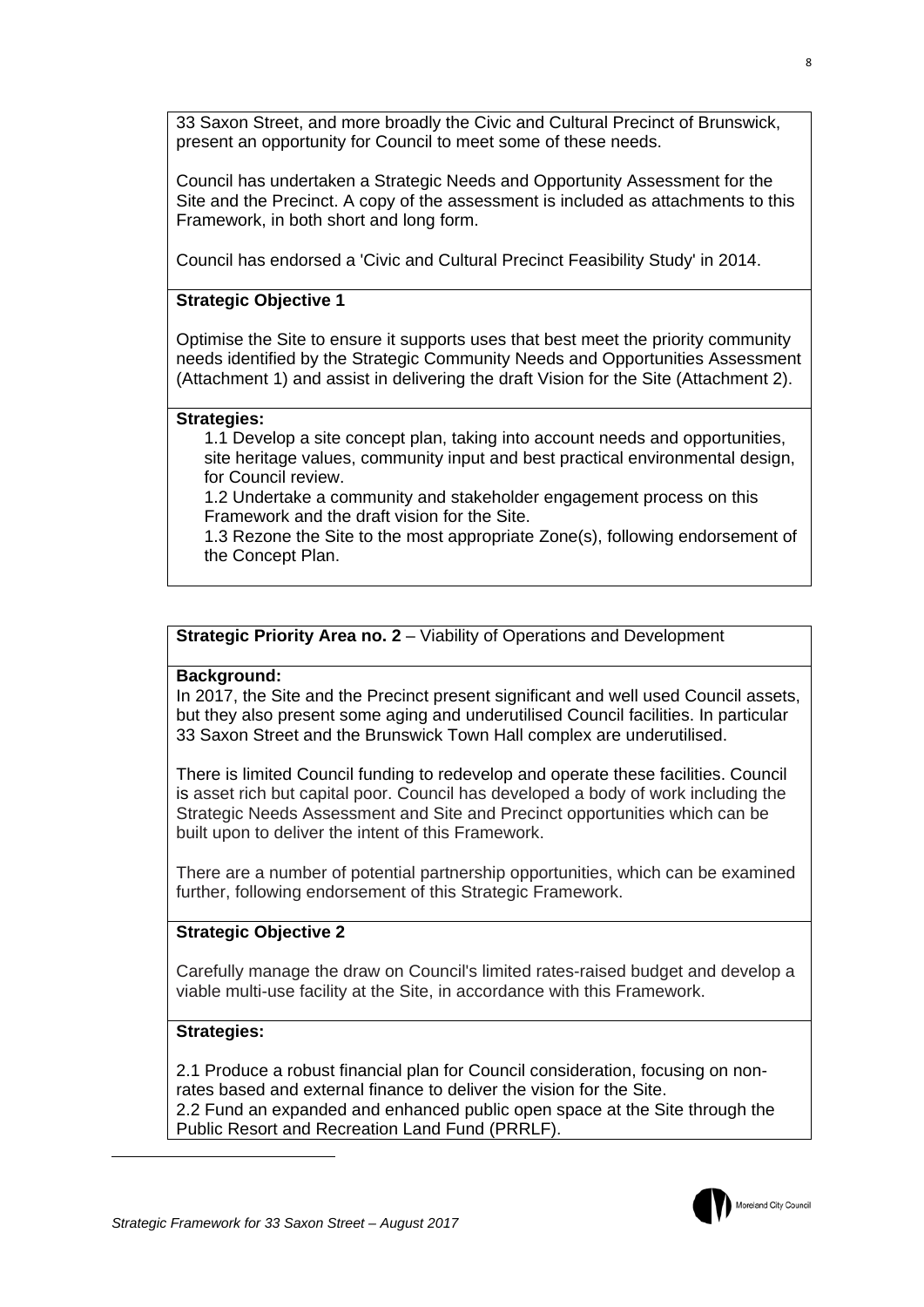2.3 Package together "what is on offer" documents to develop strategic partnerships to develop and operate the Site in accordance with this Framework. 2.4 Seek to mitigate ongoing operational costs of the Site through income generating uses which complement the vision and strategic intent of Site operation.

#### **Strategic Priority Area no. 3 – Governance & Innovation**

#### **Background:**

For 137 years, the Precinct provided administration and leadership for the City of Brunswick. In 2017, almost a quarter of a century later, there is an opportunity to explore new forms of governance which can help to:

- Engage our communities, and
- Provide guidance and input into the next chapter in the history of the Site and the Precinct.

Brunswick has a long history of community activism, progressivism and creativity. There is a huge opportunity to positively engage with the community and these values to shape the next chapter of the Site and the Precinct, in partnership with Council. Successful implementation of this Framework – i.e. development and operation of a well-loved and well-used multi-use facility at the Site - requires a fine grain level of governance to assist and inform our Council, the ultimate decision makers.

There is an emerging body of research and action from Australia and the USA that asserts that innovation in technology, arts and other fields, occurs in "precincts" or "innovation districts" – geographical locations that share assets and networks, attract talented people and provide spin off benefits that are greater than the sum of their parts. The value of applying this concept to the Precinct should be further explored.

#### **Strategic Objective 3**

Ensure good governance and an engaged leadership group focus on innovation and steward development of the new multi-use community facility at 33 Saxon Street.

#### **Strategies:**

3.1 Explore new methods to engage with our communities through activities and innovations which occur on the Site and in the Precinct.

3.2 Explore models of skills-based collaborative governance that may be appropriate to the ongoing development and operation of the Site and the Precinct. This may be in the form of a time-limited Advisory Committee, or other model.

3.3 Publish an annual report on activities on the Site and progress in delivering this Framework.

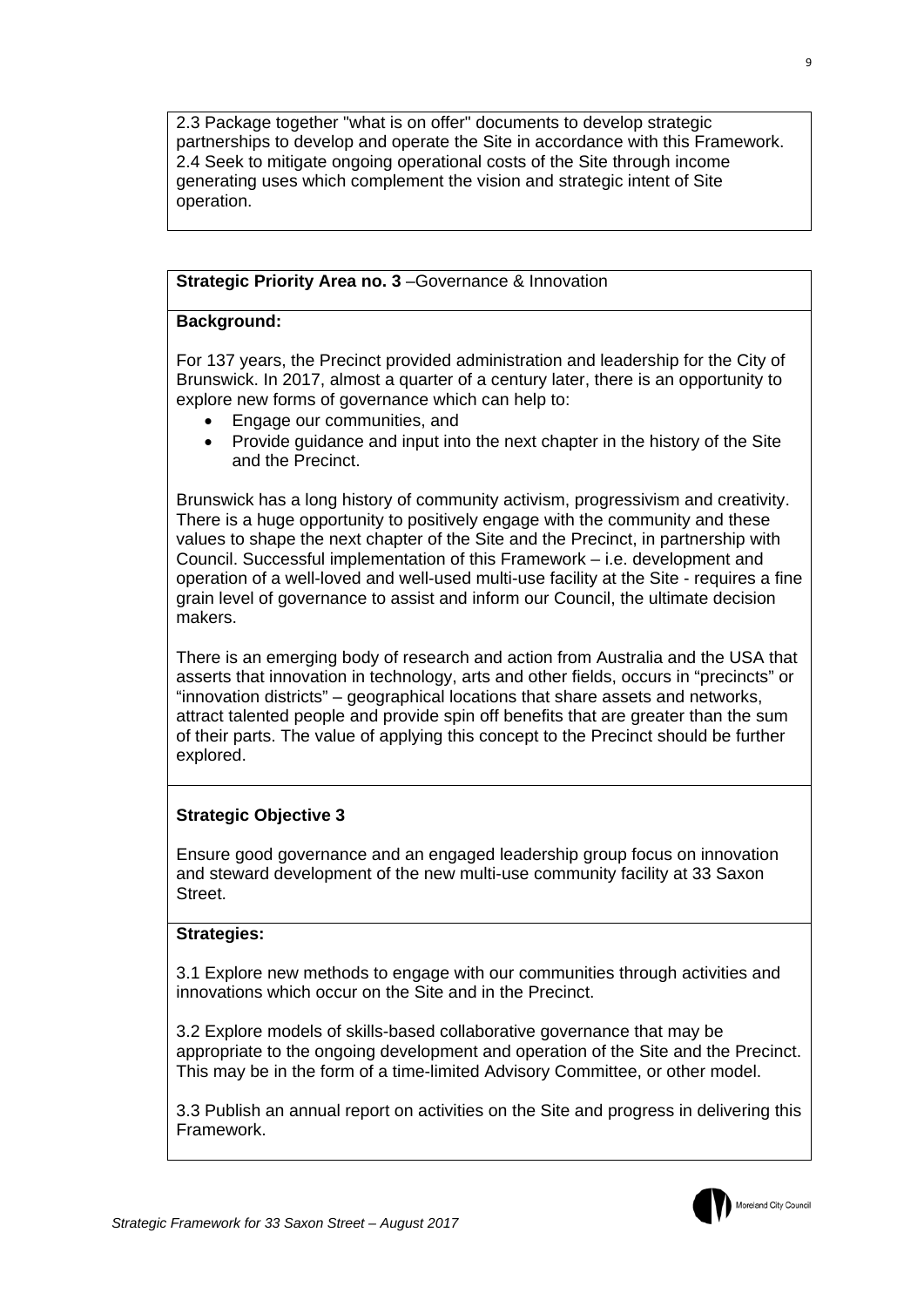#### **8. Draft Site Vision**

The following draft Vision Statement for 33 Saxon Street imagines a particular vision for the site, as it could be in 2025. There are alternative potential visions. This vision has been assembled based on the needs and opportunity assessment, heritage principles and Strategic Objectives of this Framework and is considered to have the best chance for delivery by 2025.

*"33 Saxon Street is both an oasis of calm from the busy-ness of Sydney Road and a hive of cultural and community activity. The Site reflects Brunswick's values of diversity, harmony, progress and cultural productivity. The Site has grown into a vibrant, open and welcoming place, serving the local community and attracting a diversity of tenants, activities and visitors. The Site acts as an anchor creative space in Brunswick and a catalyst for other creative activity.* 

*The purpose of the Site is to address social needs through creative and cultural solutions, drawing on the skills and resources of the private and community sectors. Through their physical co-location and common purpose, tenants and users engage with the wider community on important social issues via a diverse range of creative programs, events and cultural activities. This common purpose is realised through strong independent governance and oversight, commitment to active programming of spaces, and an ethos of collaboration and participation.* 

*The Site comprises three distinct but intimately related components; actively curated multipurpose community spaces on the ground floor, affordable cultural and creative spaces on the first floor, and high quality public open space immediately adjacent the buildings. Each component benefits from its colocation with the others:* 

 *Community organisations and events on the ground floor benefit from the creative input of their first floor neighbours, injecting professional expertise and innovative ideas to help address modern social challenges. Community activities spill out into the public open space adding new life to the precinct.* 

 *The public open space itself benefits from regular programmed use by tenants and the broader community, connected to the on-site buildings physically via doorways and walkways and functionally through exhibitions, events and casual recreation.* 

 *Creative businesses, individuals and organisations benefit from their presence within a thriving cultural and community hub and from their easy access to the indoor and outdoor spaces, enabling them to display their productions and engage their audience.* 

*Most importantly the many communities of Brunswick gain not only a vibrant new facility that provides much needed space for contemporary community activities, the innovative mix of uses on the Site delivers social change by leveraging Brunswick's thriving creative scene.* 

*The site has become much more visible and is accessible from Dawson Street, Phoenix Street, Saxon Street and the Brunswick Baths. The site is open seven days a week during daylight hours, and sometimes beyond. There is an on-site property management and community hub leadership service.* 

*The on-site management undertakes the following:* 

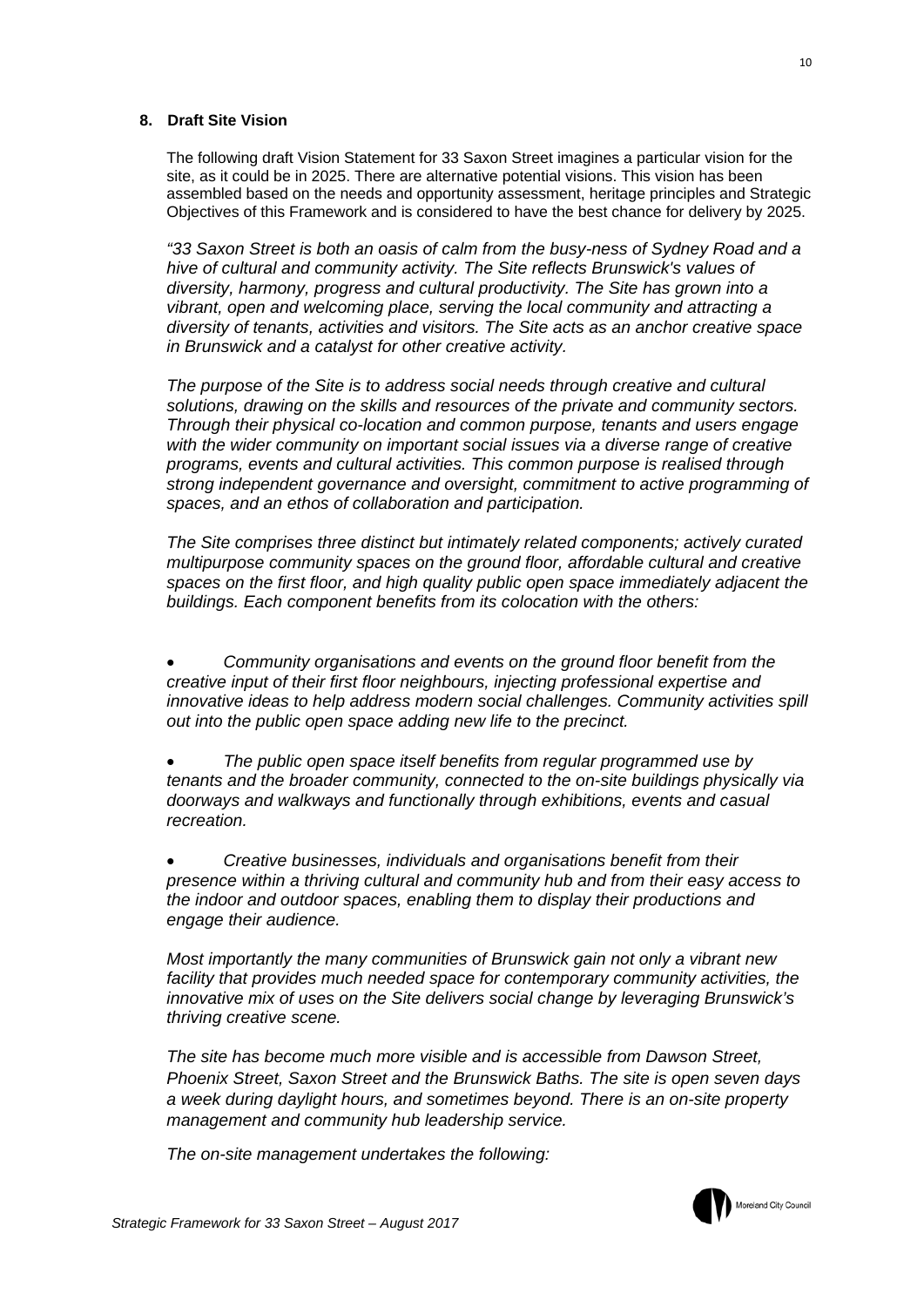- *Creative curation and programming of the communal spaces.*
- *Community Hub development planning*
- *Rent collection and management*
- *Tenant liaison*
- *Property maintenance*
- *Supplier management*
- *Cultivating community among the tenants and users*
- *Reporting: financial returns and social impact plus operational reports*
- *Provides financial and social KPIs and operational reports*

*The on-site property management service report to a resourced and skills-based governance structure which has oversight of strategy and operations, and ultimately, reports to Moreland City Council, and any other significant financial Partner.* 

*On a busy day, up to 100 people are working at the Site, in administration, creative industries, teaching and community work. A "for purpose" café is on site and this provides both social and economic benefits to the Site. As there is very limited parking on site, the vast majority of people who work and visit the Site travel to the Site by walking, bus, tram, train or bike."* 

#### **9. Opportunities to Deliver this Framework**

The central location of 33 Saxon Street within Brunswick and its excellent travel accessibility make it a good location to fill strategic gaps in community infrastructure provision identified by the Strategic Needs and Opportunities Assessment. Future uses at Saxon Street should complement (and be complemented by) uses elsewhere in the Precinct, especially in Brunswick Town Hall complex.

The site sits in a significant gap area for Public Open Space (POS), located at the centre of a key strategic gap in POS identified by the Moreland Open Space Strategy and this will be a big driver for the site's future design and development. Judgements regarding the suitability of uses for the buildings on-site must consider their potential for synergy and addressing of an expanded open space, developing complimentary indoor and outdoor spaces. Council has an opportunity to fill a strategic gap in POS while simultaneously adding vibrancy, activity and interest to the Site. The vision for the Site seeks to create and leverage a close relationship between uses in the buildings and use of the POS.

There is a need to create better pedestrian routes to and through the Site, connecting to Phoenix Street to the north and Dawson Street to the south and to better integrate the Site and the Public Open Space to the surrounding streets. There is an opportunity for better service vehicle access to the Site, and to remove the large driveway in the centre of the site, taking into account plant servicing access requirements for the Baths.

There are opportunities to provide better coordination and complementarity between Council and non-Council services and facilities within the Precinct and to optimise public use of facilities through better promotion and coordinated improvement.

The Site can help deliver Economic Development objectives around supporting local business, small business start-ups and local innovation, supporting and building on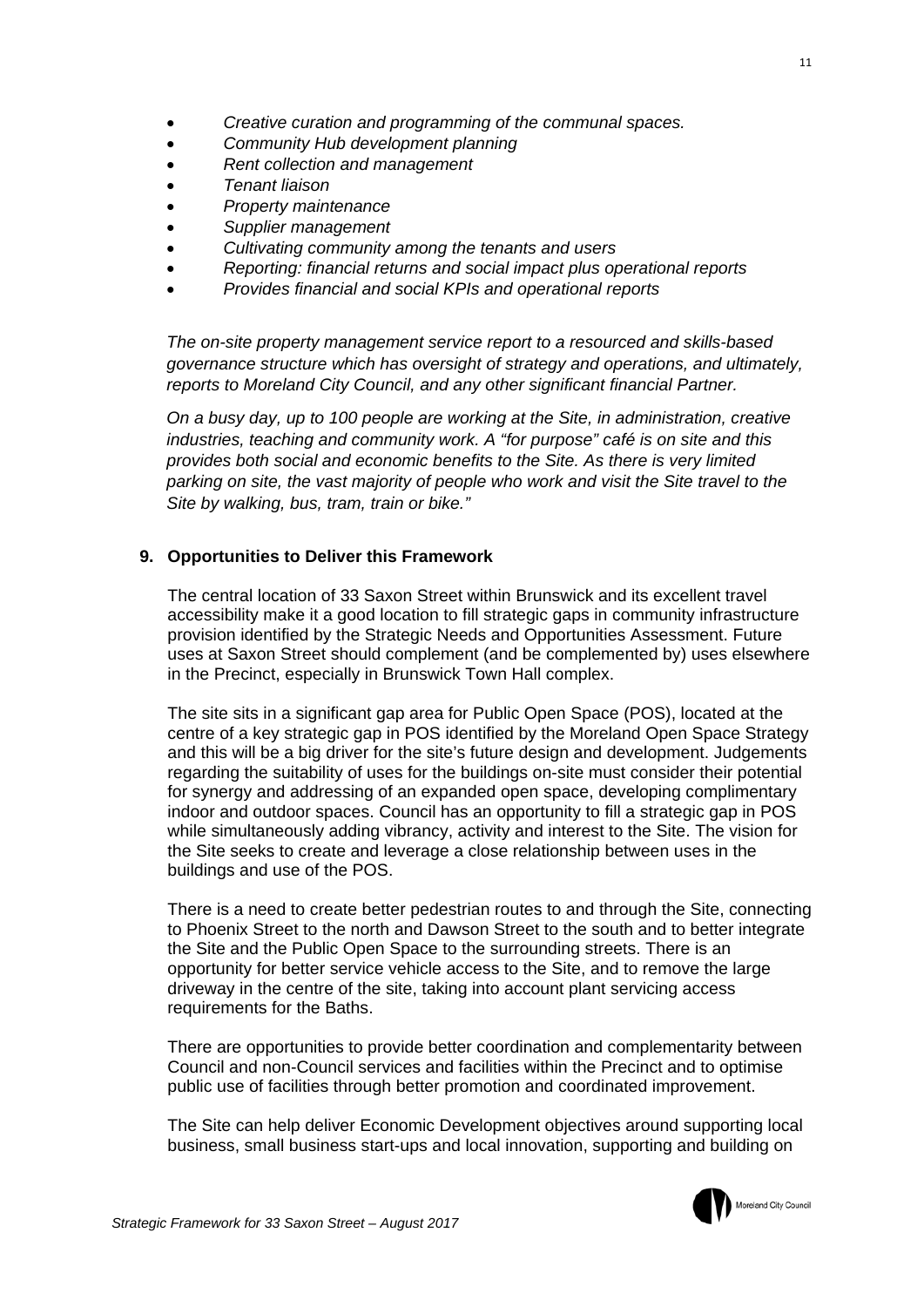the significant existing creative industries in the area which make a critical contribution to the vibrancy and identity of Brunswick.

#### **10. Community Benefits & Measuring Progress**

It is anticipated that operation of the Site will provide the following benefits:

- More active and connected community
- Improved financial performance of Council assets
- **Increased number of community and cultural events**
- **Local economic benefits**
- **Heritage and cultural preservation**

Council is actively focused on measuring progress towards success for the Site.

Since 2015, progress on the Site has been measured by eight KPI's. The related review of the "Seed Stage" of operation of the Site contains a review of progress towards the KPI's to 2017. We will continue to track and monitor these KPI's. It is expected, a revised set of KPI's will be presented for Council endorsement. Each year Council will publish an impact and outcomes report for the Site. This will allow us to monitor progress and adjust actions, whilst remaining flexible enough to respond innovatively to opportunities to optimise community benefits.

#### **11. Performance Criteria**

Council is not at this point actively seeking tenants or partners for the Site. However, in the spirit of remaining flexible and open to opportunities, the following outline criteria will be generally considered by Council when examining the suitability of a particular partnership opportunity, grant stream or other:

Potential opportunities will be assessed against:

- o Ability to activity contribute towards delivery of the draft Site Vision.
- $\circ$  Consistency with the principles and strategic objectives of the Site (as per this Framework).
- o Ability of the proposition to enhance site activation and engage with the public
- o Degree of potential synergy with and potential for collaboration across the Site and the Precinct.
- o Suitability of spaces on site.
- o Financial viability of the opportunity over the medium term, when balanced with other opportunities.

#### **12. Community Engagement Framework**

The Site is a significant community asset and as such, deep engagement with our community on it's future is considered critical to the delivery of this Framework. It is proposed to develop a community engagement framework on the basis of this Framework which integrates the following:

- Seeks community input on the vision, principles and strategic objectives.
- Seeks input from late 2017 and at key stages of site development.

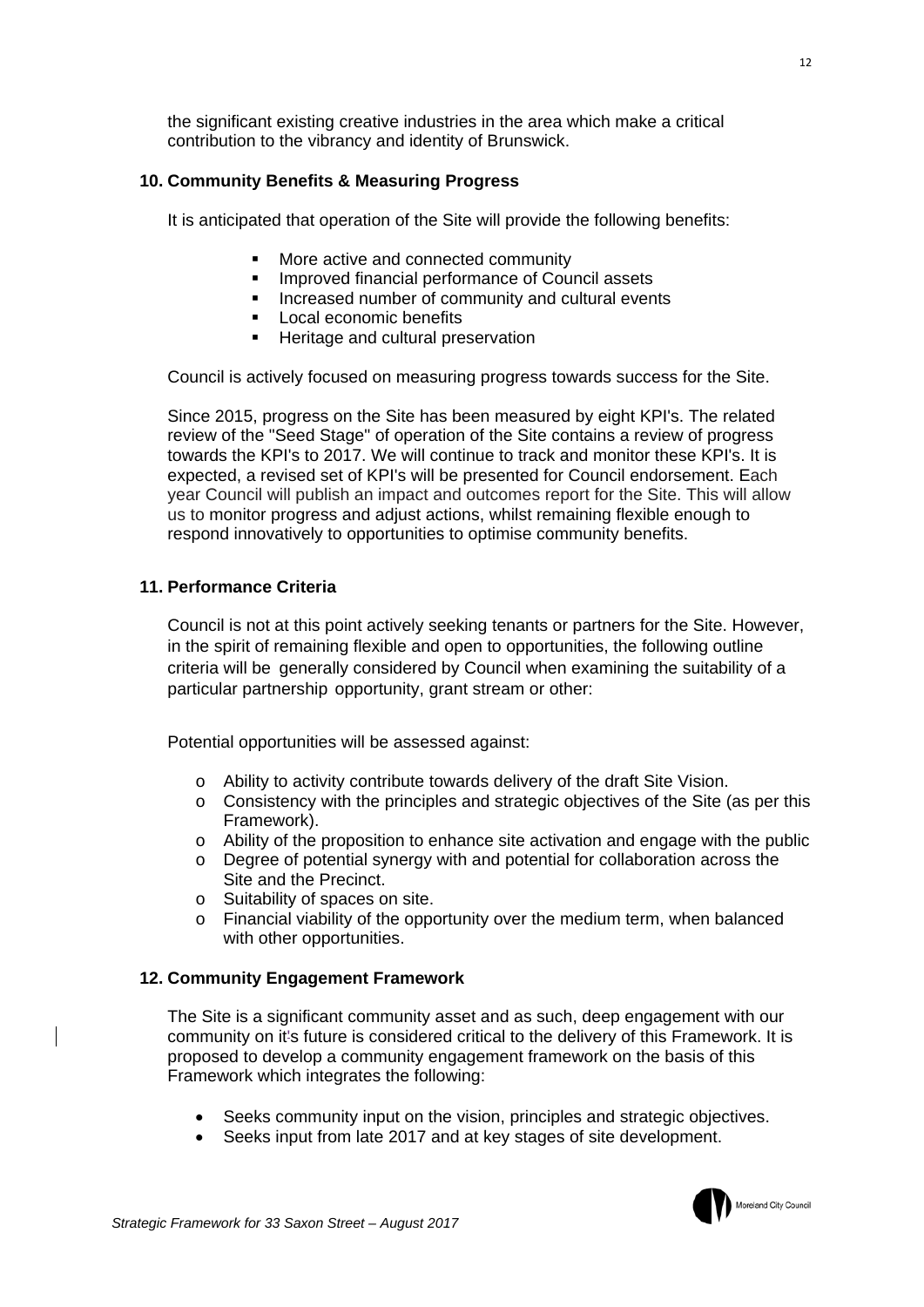Seeks to employ innovative methods to ensure robust community engagement.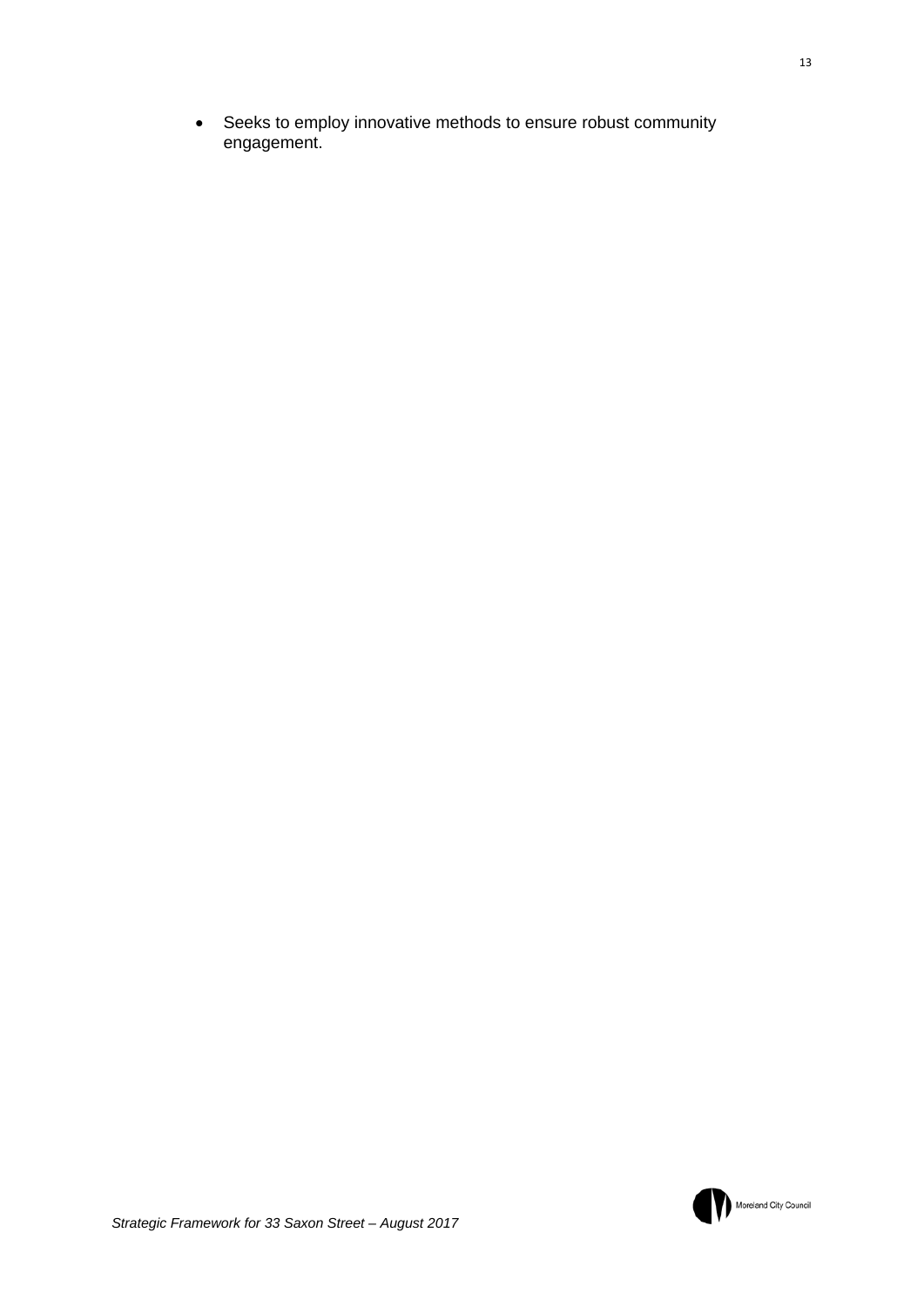#### **Glossary of Terms & Definition of Use Types**

| <b>Term</b>                                | <b>Definition</b>                                                                                                                                                                                                                                                                                                     |
|--------------------------------------------|-----------------------------------------------------------------------------------------------------------------------------------------------------------------------------------------------------------------------------------------------------------------------------------------------------------------------|
| <b>Adult Education</b>                     | Facility-based learning for adults.                                                                                                                                                                                                                                                                                   |
| Co-location (within<br>facilities)         | The accommodation of multiple service providers within a<br>facility, usually without integration of services, but involving<br>shared premises and possibly some administrative or other<br>services.                                                                                                                |
| Community<br>development and<br>engagement | A broad range of social, educational, recreational and support<br>activities delivered to the general public through a community<br>development approach operated from a multipurpose facility.<br>Neighbourhood Houses are the most well-known and<br>widespread provider.                                           |
| <b>Community Hub</b>                       | An area where a collection of facilities are within close proximity<br>to each other providing complimentary community services.<br>There may or may not be interaction between these facilities.                                                                                                                     |
| Co-worker space                            | Office space that provides desks for individuals and/or very<br>small businesses, generally with shared equipment and<br>services (e.g. printers and wi-fi).                                                                                                                                                          |
| Governance (of<br>facilities)              | The systems, relationships, agreements and other<br>administrative mechanisms that are established to manage<br>occupants' and users' use of a facility.                                                                                                                                                              |
| Indoor fitness (no<br>permanent equipment) | Indoor space able to be used for forms of organised or casual<br>group active physical recreation that do not require permanent<br>equipment (e.g. yoga or boot camp).                                                                                                                                                |
| Integration (within<br>facilities)         | The accommodation of multiple service providers within a<br>facility (as per co-location) but with integration of services to<br>provide a co-ordinated, one-stop-shop approach to service<br>delivery.                                                                                                               |
| Multi Use Facility                         | A facility providing flexible, functional spaces that support a<br>range of services or activities.                                                                                                                                                                                                                   |
| Multipurpose<br><b>Community Space</b>     | A room provided to the community for general purpose use<br>such as meetings, events or indoor recreation. Generally a<br>minimum size large enough to accommodate up to 20 people<br>around a central table, with sufficient space to store tables and<br>chairs when the room is cleared for non-seated activities. |
| Office space                               | Space suitable for office-based, clerical or administrative<br>business functions.                                                                                                                                                                                                                                    |
| Outdoor event venue                        | Outdoor space able to be used for public events such as<br>markets, performances or large community gatherings.                                                                                                                                                                                                       |
| <b>Outdoor fitness</b>                     | Outdoor space able to be used for forms of organised or casual<br>group active physical recreation that do not require permanent<br>equipment (e.g. yoga or boot camp).                                                                                                                                               |
| Place making                               | The collaborative process of creating, enhancing and managing<br>people focused places that respond to and respect the unique<br>qualities of each location.                                                                                                                                                          |
| Playground                                 | Equipped or unequipped outdoor space primarily intended for<br>play by children under 8 years.                                                                                                                                                                                                                        |
| Playgroups                                 | Groups attended by babies, toddlers and preschoolers and their<br>parents or carers. Groups may be arranged and hosted by<br>Council or other service provider (sessional playgroups),<br>arranged but not attended by a service provider, or self-<br>managed by parents.                                            |

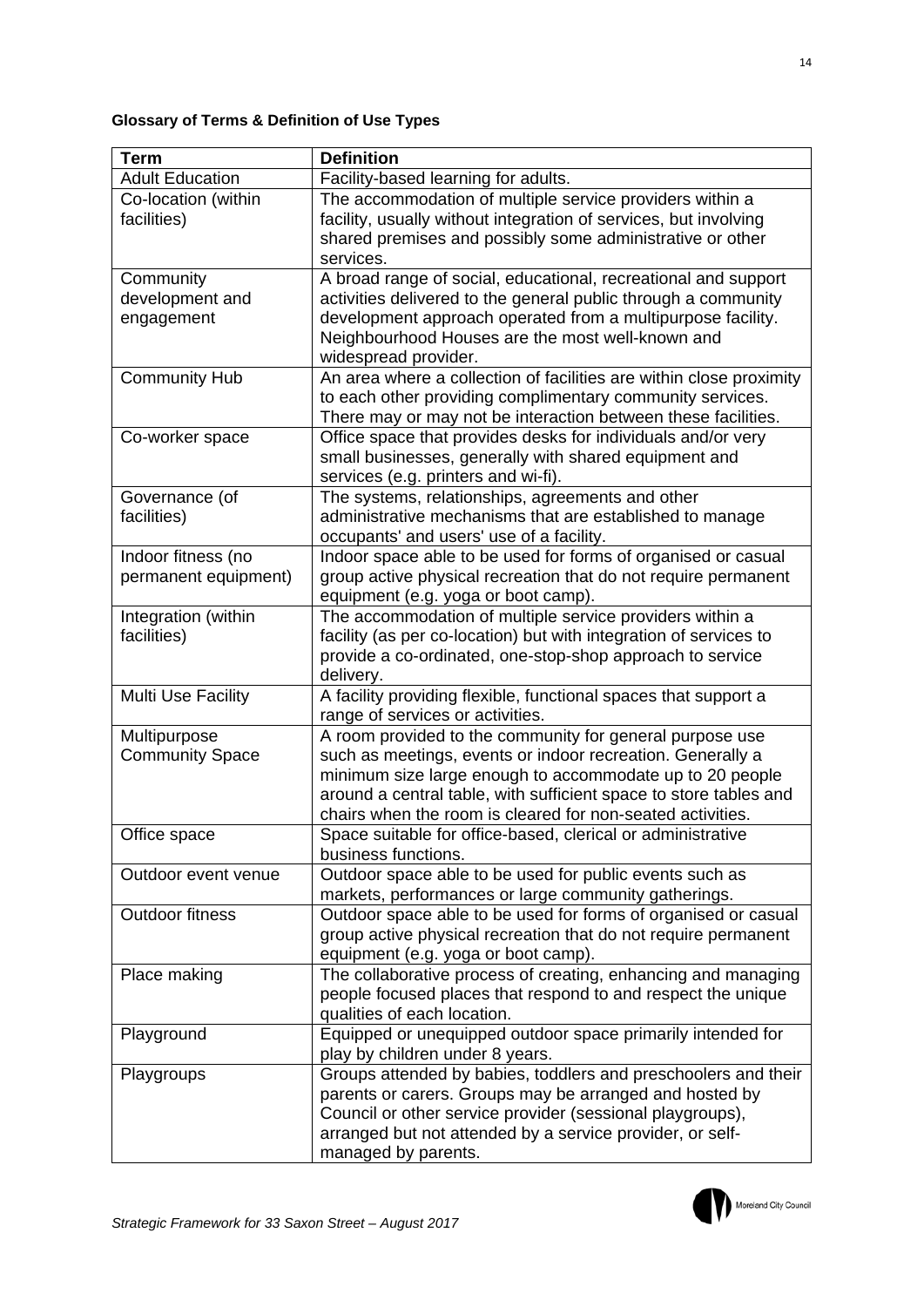| <b>Public Open Space</b><br>(passive use) | Outdoor space intended for passive forms of public recreation<br>such as walking, informal physical activity, family/group social |  |  |
|-------------------------------------------|-----------------------------------------------------------------------------------------------------------------------------------|--|--|
|                                           | activities and relaxing. Not intended for regular active sports                                                                   |  |  |
|                                           | use.                                                                                                                              |  |  |
| <b>Seniors Groups</b>                     | Any social group primarily participated in by seniors (over 60s)                                                                  |  |  |
| Toy library                               | Facility-based lending of toys, games and other children's play                                                                   |  |  |
|                                           | equipment. Requires substantial storage and space for play and                                                                    |  |  |
|                                           | socialising.                                                                                                                      |  |  |
| Youth groups                              | Any social group primarily participated in by young people                                                                        |  |  |
|                                           | (typically 12 to 25 years)                                                                                                        |  |  |
| Youth Programs                            | Coordinated educational, social, recreational or other programs                                                                   |  |  |
|                                           | delivered to young people by Council or other organisations.                                                                      |  |  |

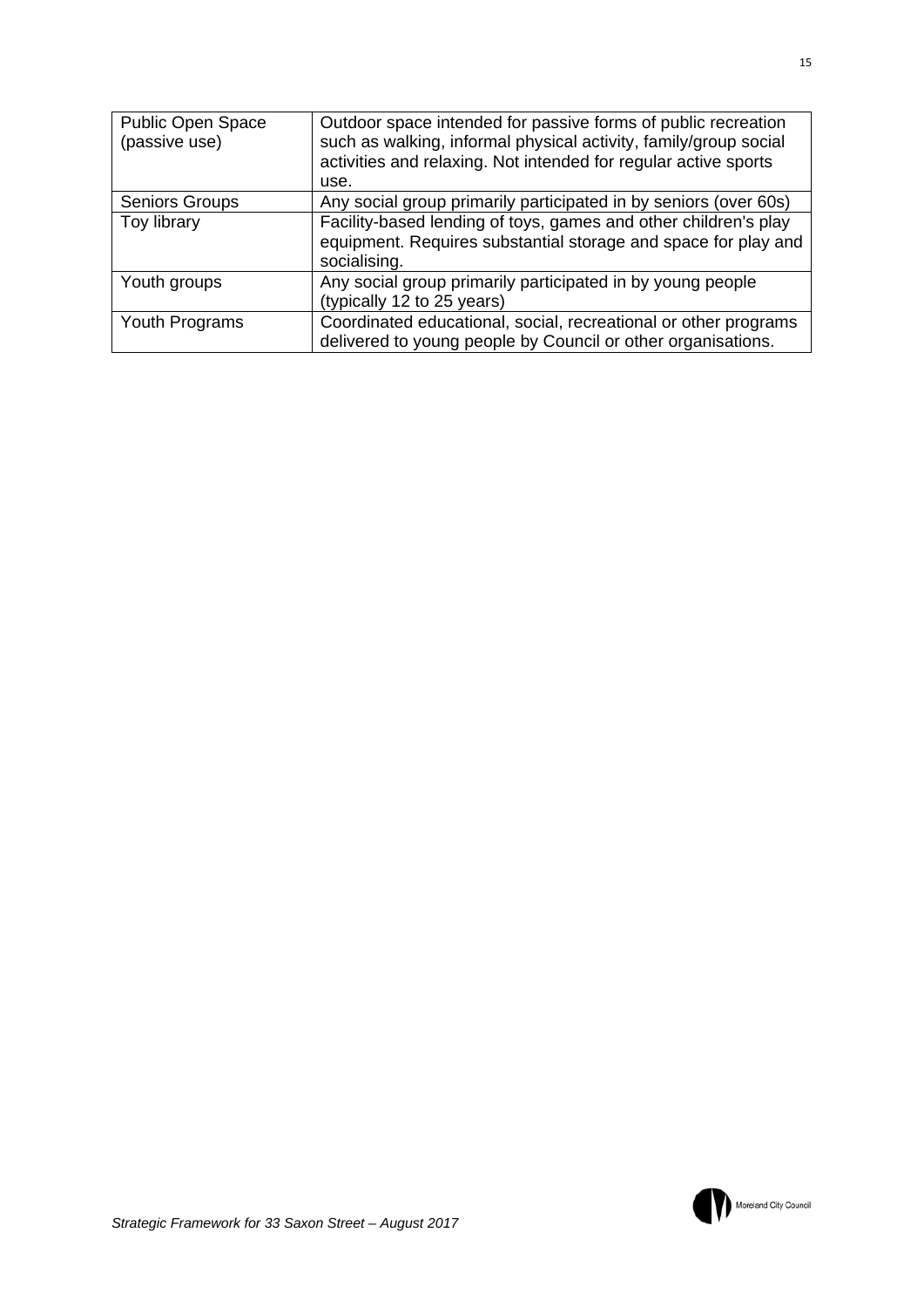Appendix 1: Draft 2025 Vision for Brunswick Town Hall complex

The following draft Vision Statement for Brunswick Town Hall complex imagines a particular vision, as it could be in 2025. There are alternative potential visions. This vision has been assembled based on the Strategic Needs and Opportunity Assessment, heritage principles and Strategic Objectives of this Framework and is considered to have the best chance for delivery by 2025:

*The remodelled and reinvigorated town hall complex has once again become Brunswick's primary civic facility. Wrapped around a contemporary public library and the city's premier gallery, the town hall provides a welcoming, openly accessible and internally integrated public facility that serves the whole community.* 

*The Counihan Gallery, now extended into the space fronting Sydney Road, is highly visible from the street, utilising the large windows for exhibitions. Entering from Sydney Road visitors have direct access to the Gallery, library and citizens service desk. The light filled atrium invites people in to enjoy the indoor open space, a place to sit, eat, read or pass the time. The atrium is the truly shared space connecting ground floor uses together, acting variously as thoroughfare, circulation and spill out space, indoor green/open space, casual or catered lunch spot, ancillary program space, exhibition space, and safety 'pressure relief value' for large events in the hall.* 

*Occupying much of the first floor Moreland City Council, community organisations, and visiting service providers deliver services to the Brunswick community from staff administration areas and consulting rooms. The town hall also provides a home for Brunswick's creative sector, housing writers, artists and small creative groups in the cosy nooks of the historic building's first floor and tower room spaces.* 

*Building on its recent refit and ongoing popularity with the community, the Brunswick Library provides meeting rooms and shared spaces for workshops, talks, makerspaces and other creative community activities, fulfilling its role as a contemporary community library.* 

*Large events take place in the town hall and atrium which are now actively managed by a dedicated building curator. Tasked with optimising community use of the ground floor, and managing occupation of leased spaces on the first floor, the building curator ensures efficient and safe use of the many distinct but complementary uses and users.* 

An alternative vision for the first floor sees occupation of the former MCEC by a community learning centre instead of Council service staff. The centre, essentially a modern neighbourhood house, delivers programs such as education, community building, life skills and creative arts courses, making use of library resources and the close proximity of the Gallery. The community learning centre provides meeting rooms (or shares rooms with the library) and runs events that use the town hall and kitchen.

 $\overline{\phantom{a}}$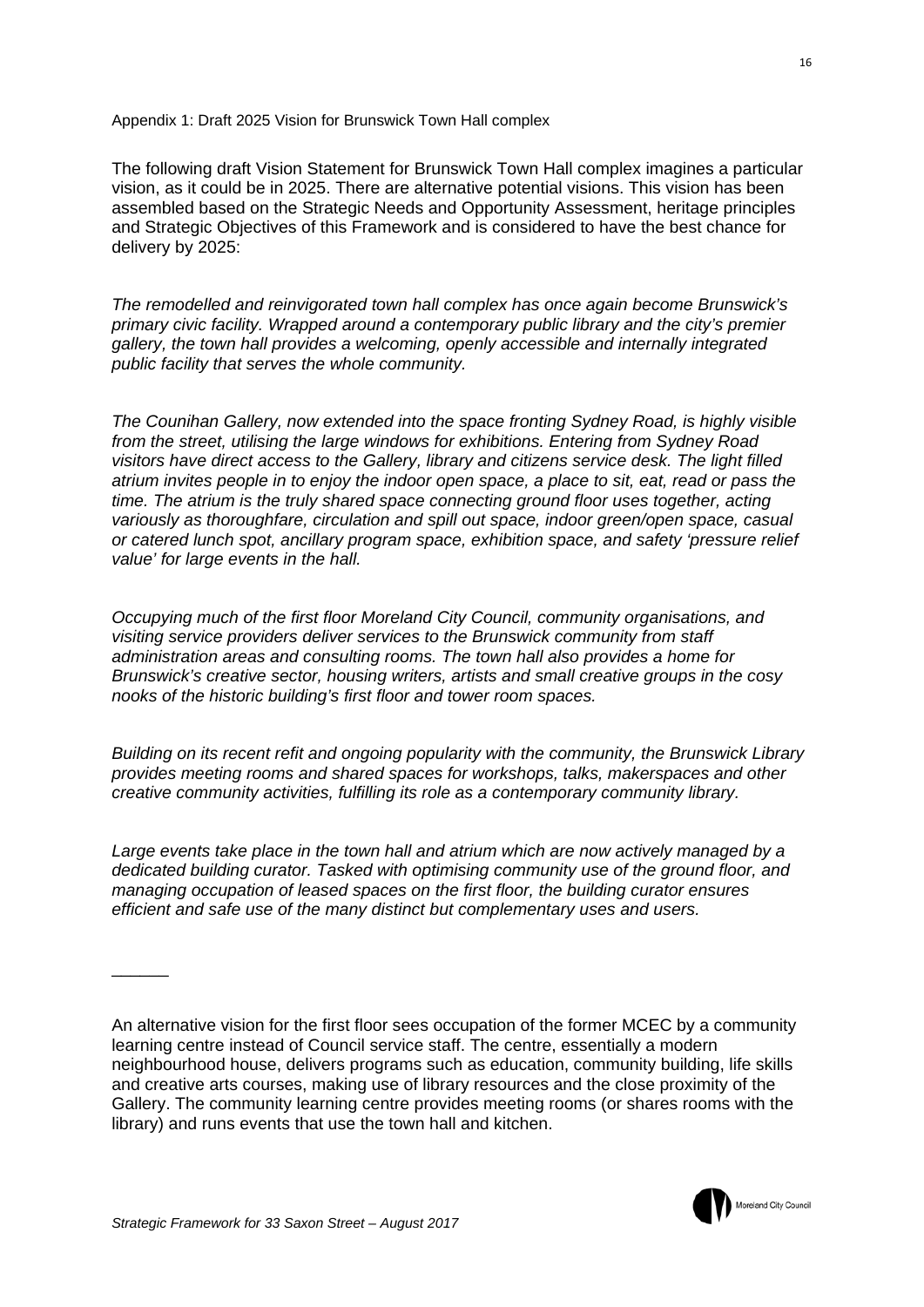#### **Summary of Strategic Needs Assessment for 33 Saxon Street the Civic Cultural Precinct**

|                                            |                                         | <b>KEY</b>                       |                                    |                              | KEY                                                                     |
|--------------------------------------------|-----------------------------------------|----------------------------------|------------------------------------|------------------------------|-------------------------------------------------------------------------|
|                                            |                                         | Compatible use                   |                                    |                              | $\checkmark$ minor need                                                 |
|                                            |                                         | Compatible but with restrictions |                                    |                              | $\checkmark$ major need                                                 |
| <b>July 2017</b>                           |                                         | Incompatible use or not required |                                    |                              |                                                                         |
|                                            |                                         |                                  | Consider for delivery at:          |                              | STRATEGIC COMMUNITY NEEDS ASSESSMENT                                    |
|                                            |                                         |                                  |                                    |                              |                                                                         |
| PHYSICAL FACILITY REQUIREMENT              | <b>USES SUPPORTED</b>                   | <b>33 SAXON STREET</b>           | <b>BRUNSWICK TOWN HALL COMPLEX</b> | <b>ALTERNATIVE LOCATIONS</b> | <b>Demand identfied for the Precinct</b>                                |
| <b>COMMUNITY FACILITIES &amp; SERVICES</b> |                                         |                                  |                                    |                              |                                                                         |
|                                            | General community activities and events |                                  |                                    |                              | $\checkmark$   Quantity shortfall. Some existing facilities unsuitable. |

| <b>COMMUNITY FACILITIES &amp; SERVICES</b>                                                                                                                                                                                       |                                                                         |                                                                                                                                                           |                                                                                                                                                                                                                                                                                                                                                                                      |                                                                                                                                                                                                                                                                                                                                  |                                                                                                                                                                                                                                                                                                                                                                  |
|----------------------------------------------------------------------------------------------------------------------------------------------------------------------------------------------------------------------------------|-------------------------------------------------------------------------|-----------------------------------------------------------------------------------------------------------------------------------------------------------|--------------------------------------------------------------------------------------------------------------------------------------------------------------------------------------------------------------------------------------------------------------------------------------------------------------------------------------------------------------------------------------|----------------------------------------------------------------------------------------------------------------------------------------------------------------------------------------------------------------------------------------------------------------------------------------------------------------------------------|------------------------------------------------------------------------------------------------------------------------------------------------------------------------------------------------------------------------------------------------------------------------------------------------------------------------------------------------------------------|
| <b>Multipurpose Community Rooms</b><br>← meets criteria for a 'Community Venue - district'<br>$\checkmark$ mix of large and small rooms                                                                                          | General community activities and events                                 |                                                                                                                                                           |                                                                                                                                                                                                                                                                                                                                                                                      |                                                                                                                                                                                                                                                                                                                                  | $\checkmark$ $\checkmark$   Quantity shortfall. Some existing facilities unsuitable.                                                                                                                                                                                                                                                                             |
|                                                                                                                                                                                                                                  | Seniors groups                                                          |                                                                                                                                                           | $\checkmark$ Ground / first floor<br>Replacement for existing unsuitable ground floor<br>meeting room, potentially through an increase in<br>library floor space. Alternative option to create room:<br>at first floor as part of MCC staff accommodation.                                                                                                                           |                                                                                                                                                                                                                                                                                                                                  | √ √ Quantity shortfall. Some existing facilities unsuitable.                                                                                                                                                                                                                                                                                                     |
|                                                                                                                                                                                                                                  | Social support groups (seniors)                                         |                                                                                                                                                           |                                                                                                                                                                                                                                                                                                                                                                                      |                                                                                                                                                                                                                                                                                                                                  | $\checkmark$ Future need for suitable facilities.                                                                                                                                                                                                                                                                                                                |
| $\checkmark$ large rooms subdivisible                                                                                                                                                                                            | Playgroups                                                              | $\checkmark$ Ground floor                                                                                                                                 |                                                                                                                                                                                                                                                                                                                                                                                      |                                                                                                                                                                                                                                                                                                                                  | $\checkmark$<br>Anecdotal unmet demand. Existing facilities unsuitable and underutilised.                                                                                                                                                                                                                                                                        |
| $\checkmark$ ample, lockable storage throughout                                                                                                                                                                                  | Community development and engagement                                    |                                                                                                                                                           |                                                                                                                                                                                                                                                                                                                                                                                      | Through remodelling, redevelopment and/or<br>expansion of existing community facilities.<br>Negotiate provision within major private<br>residential developments.                                                                                                                                                                | Existing facilities unsuitable.<br>$\checkmark$                                                                                                                                                                                                                                                                                                                  |
| $\checkmark$ activated through direct programming by on site<br>tenant                                                                                                                                                           | Indoor performances / rehearsals                                        |                                                                                                                                                           |                                                                                                                                                                                                                                                                                                                                                                                      |                                                                                                                                                                                                                                                                                                                                  | $\checkmark$ Some existing facilities unsuitable.                                                                                                                                                                                                                                                                                                                |
| $\checkmark$ age and dementia friendly                                                                                                                                                                                           | Youth groups and programs                                               |                                                                                                                                                           |                                                                                                                                                                                                                                                                                                                                                                                      |                                                                                                                                                                                                                                                                                                                                  | not assessed: proposed as additional use for multipurpose community space                                                                                                                                                                                                                                                                                        |
|                                                                                                                                                                                                                                  | Indoor fitness (no permanent equipment)                                 |                                                                                                                                                           |                                                                                                                                                                                                                                                                                                                                                                                      |                                                                                                                                                                                                                                                                                                                                  | not assessed: proposed as additional use for multipurpose community space                                                                                                                                                                                                                                                                                        |
|                                                                                                                                                                                                                                  | Youth support                                                           |                                                                                                                                                           | $\checkmark$ Ground floor                                                                                                                                                                                                                                                                                                                                                            |                                                                                                                                                                                                                                                                                                                                  | $\checkmark$ Future need for suitable facilities                                                                                                                                                                                                                                                                                                                 |
| Consulting rooms (clinical / non clinical)                                                                                                                                                                                       | MCH (not full time; visiting / outreach only)                           | $\checkmark$ Ground floor                                                                                                                                 | (though increase to library floor space) and/or smaller<br>rooms on first floor (as part of MCC staff<br>accommodation)                                                                                                                                                                                                                                                              |                                                                                                                                                                                                                                                                                                                                  | √ Quantity shortfall. Some existing facilities unsuitable.                                                                                                                                                                                                                                                                                                       |
|                                                                                                                                                                                                                                  | Other clinical / non-clinical consulting                                |                                                                                                                                                           |                                                                                                                                                                                                                                                                                                                                                                                      |                                                                                                                                                                                                                                                                                                                                  | not assessed: proposed as additional use for consulting rooms                                                                                                                                                                                                                                                                                                    |
| <b>Staff administration (non-MCC)</b>                                                                                                                                                                                            | Facility administration by tenants and other community<br>organisations |                                                                                                                                                           |                                                                                                                                                                                                                                                                                                                                                                                      |                                                                                                                                                                                                                                                                                                                                  |                                                                                                                                                                                                                                                                                                                                                                  |
| $\checkmark$ suitable for shared use by multiple organisations<br>$\checkmark$ directly adjacent multipurpose community rooms                                                                                                    | Direct delivery of programs through the multipurpose<br>community rooms | $\checkmark$ Ground floor                                                                                                                                 | Already provided on first floor                                                                                                                                                                                                                                                                                                                                                      | n/a                                                                                                                                                                                                                                                                                                                              | not assessed: proposed as ancillary use to support multipurpose community rooms and consulting<br>ooms                                                                                                                                                                                                                                                           |
|                                                                                                                                                                                                                                  | Manage hire of multipurpose rooms                                       |                                                                                                                                                           |                                                                                                                                                                                                                                                                                                                                                                                      |                                                                                                                                                                                                                                                                                                                                  |                                                                                                                                                                                                                                                                                                                                                                  |
|                                                                                                                                                                                                                                  | Public open space (passive use)                                         |                                                                                                                                                           |                                                                                                                                                                                                                                                                                                                                                                                      | Fill localised gaps as per MCC Open Space<br>Strategy                                                                                                                                                                                                                                                                            | √ Significant travel accessibility shortfall across central Brunswick                                                                                                                                                                                                                                                                                            |
| Public open space<br>$\checkmark$ minimum 1100sqm                                                                                                                                                                                | Childrens play                                                          |                                                                                                                                                           | $\boldsymbol{\mathsf{x}}$                                                                                                                                                                                                                                                                                                                                                            |                                                                                                                                                                                                                                                                                                                                  | assessed under 'public open space'                                                                                                                                                                                                                                                                                                                               |
| $\checkmark$ option for up to 2000sqm                                                                                                                                                                                            | Outdoor fitness                                                         |                                                                                                                                                           |                                                                                                                                                                                                                                                                                                                                                                                      |                                                                                                                                                                                                                                                                                                                                  |                                                                                                                                                                                                                                                                                                                                                                  |
| $\checkmark$ inlcudes appropriate play space(s)                                                                                                                                                                                  | Outdoor event venue                                                     |                                                                                                                                                           |                                                                                                                                                                                                                                                                                                                                                                                      |                                                                                                                                                                                                                                                                                                                                  | not assessed: proposed as additional uses for public open space                                                                                                                                                                                                                                                                                                  |
|                                                                                                                                                                                                                                  | Outdoor exhibitions                                                     |                                                                                                                                                           |                                                                                                                                                                                                                                                                                                                                                                                      |                                                                                                                                                                                                                                                                                                                                  |                                                                                                                                                                                                                                                                                                                                                                  |
| <b>Public toilet</b><br>$\checkmark$ use during public events<br>$\checkmark$ for users of the public open space<br>$\checkmark$ open late into evenings while activity in the precinct<br>(in line with Public Toilet strategy) | Public toilet                                                           |                                                                                                                                                           | Already provided at library and town hall but neither<br>able to open late into evenings.                                                                                                                                                                                                                                                                                            | Fill localised gaps as per MCC Public Toilet<br>Strategy                                                                                                                                                                                                                                                                         | Travel accessibilty shortfall for toilets open late into evening to service the activity centre (as<br>per Public Toilet Strategy)                                                                                                                                                                                                                               |
| Occasional care<br>$\checkmark$ Ancillary supporting community use of facilities<br>└ Limited Hours License Type 2 service (no<br>requirement for outdoor space)                                                                 | Occasional child care for tenants and facility users                    | <b>OPTIONAL</b><br><b>Ground floor</b>                                                                                                                    |                                                                                                                                                                                                                                                                                                                                                                                      | Best provided through a new purpose built                                                                                                                                                                                                                                                                                        | Need within Precinct currently adequately provided for with two existing services (Brunswic<br>Baths and Neighbourhood House). Underutilisation of existing facility at Brunswick Baths                                                                                                                                                                          |
|                                                                                                                                                                                                                                  | Occasional child care for general public use                            | Could be provided but at significant cost<br>due to fit out requirements.<br><b>Expensive relocation of service from</b><br><b>Brunswick Baths.</b>       | ×                                                                                                                                                                                                                                                                                                                                                                                    | childrens / family services facility, delivered<br>by MCC or private sector                                                                                                                                                                                                                                                      | (licenced for 27 children) but full utilisation of Neighbourhood House facility (13 children).<br>Neighbourhood House facility will require upgrade or relocation in the short to medium<br>term. Expensive option to relocate existing service from Brunswick Baths to Saxon,<br>alternative option to seek means to increase Occ Care utilisation at the Baths |
| Library                                                                                                                                                                                                                          | Library                                                                 | $\pmb{\times}$                                                                                                                                            | $\checkmark$ Ground floor<br>(Increase to existing floor space)                                                                                                                                                                                                                                                                                                                      | None identified                                                                                                                                                                                                                                                                                                                  | √ Quantity shortfall (floorspace) leading to unsuitability of existing libraries for supporting<br>community and creative activities.                                                                                                                                                                                                                            |
| 4 yr old kindergarten                                                                                                                                                                                                            | 4 yr old kindergarten                                                   | $\boldsymbol{\mathsf{x}}$                                                                                                                                 | $\boldsymbol{\mathsf{x}}$                                                                                                                                                                                                                                                                                                                                                            | Best provided through a new purpose built<br>childrens / family services facility, delivered                                                                                                                                                                                                                                     | $\checkmark$ Future quantity shortfall (2021)                                                                                                                                                                                                                                                                                                                    |
| Long Day Care                                                                                                                                                                                                                    | Long Day Care                                                           | (would require significant redevelopment<br>of site)                                                                                                      | ×                                                                                                                                                                                                                                                                                                                                                                                    | by MCC or private sector                                                                                                                                                                                                                                                                                                         | $\checkmark$ Future quantity shortfall (2021)                                                                                                                                                                                                                                                                                                                    |
| Maternal & Child Health (dedicated use)                                                                                                                                                                                          | Full time use for MCH                                                   | <b>OPTIONAL</b><br><b>Ground floor</b><br>Critical need for more MCH capacity in Bruswick.<br>group activities)<br>Compatible with ground floor community | <b>OPTIONAL</b><br>Ground floor / First floor<br>Requires minimum 2 consulting rooms and waiting area, adjacent multipurpose room (for family<br>Full time MCH use would not allow for other uses of consulting rooms 9am to 5pm.<br>Compatible with ground or first floor community use<br>Service preference for ground floor<br>Provision of MCH may reduce floor space available | Up to 2 new rooms at Victoria St MCH, 1 at<br>Lygon St MCH, or a new purpose built<br>childrens / family services facility.<br>Possible options for provision of MCH<br>through extensions to local child care or<br>kindergarten, site in Albert St Brunswick, or<br>through remodelling of Council owned<br>community centres. | $\checkmark$ Quantity shortfall. Some existing facilities unsuitable.                                                                                                                                                                                                                                                                                            |
|                                                                                                                                                                                                                                  |                                                                         | for potental library expansion.                                                                                                                           |                                                                                                                                                                                                                                                                                                                                                                                      |                                                                                                                                                                                                                                                                                                                                  |                                                                                                                                                                                                                                                                                                                                                                  |

|              | STRATEGIC COMMUNITY NEEDS ASSESSMENT                                                                                                                                                                                                                                                                                                                                                                                                                                                                                                                          |
|--------------|---------------------------------------------------------------------------------------------------------------------------------------------------------------------------------------------------------------------------------------------------------------------------------------------------------------------------------------------------------------------------------------------------------------------------------------------------------------------------------------------------------------------------------------------------------------|
|              | Demand identfied for the Precinct                                                                                                                                                                                                                                                                                                                                                                                                                                                                                                                             |
|              |                                                                                                                                                                                                                                                                                                                                                                                                                                                                                                                                                               |
| $\checkmark$ | Quantity shortfall. Some existing facilities unsuitable.                                                                                                                                                                                                                                                                                                                                                                                                                                                                                                      |
| $\checkmark$ | Quantity shortfall. Some existing facilities unsuitable.                                                                                                                                                                                                                                                                                                                                                                                                                                                                                                      |
| ✓            | Future need for suitable facilities.                                                                                                                                                                                                                                                                                                                                                                                                                                                                                                                          |
| ✓            | Anecdotal unmet demand. Existing facilities unsuitable and underutilised.                                                                                                                                                                                                                                                                                                                                                                                                                                                                                     |
| ✓            | Existing facilities unsuitable.                                                                                                                                                                                                                                                                                                                                                                                                                                                                                                                               |
| ✓            | Some existing facilities unsuitable.                                                                                                                                                                                                                                                                                                                                                                                                                                                                                                                          |
|              | t assessed: proposed as additional use for multipurpose community space                                                                                                                                                                                                                                                                                                                                                                                                                                                                                       |
|              | t assessed: proposed as additional use for multipurpose community space                                                                                                                                                                                                                                                                                                                                                                                                                                                                                       |
| ✓            | Future need for suitable facilities                                                                                                                                                                                                                                                                                                                                                                                                                                                                                                                           |
| $\checkmark$ | Quantity shortfall. Some existing facilities unsuitable.                                                                                                                                                                                                                                                                                                                                                                                                                                                                                                      |
|              | t assessed: proposed as additional use for consulting rooms                                                                                                                                                                                                                                                                                                                                                                                                                                                                                                   |
| oms          | t assessed: proposed as ancillary use to support multipurpose community rooms and consulting                                                                                                                                                                                                                                                                                                                                                                                                                                                                  |
| $\checkmark$ | Significant travel accessibility shortfall across central Brunswick                                                                                                                                                                                                                                                                                                                                                                                                                                                                                           |
|              | assessed under 'public open space'                                                                                                                                                                                                                                                                                                                                                                                                                                                                                                                            |
|              | t assessed: proposed as additional uses for public open space                                                                                                                                                                                                                                                                                                                                                                                                                                                                                                 |
|              | Travel accessibilty shortfall for toilets open late into evening to service the activity centre (as<br>per Public Toilet Strategy)                                                                                                                                                                                                                                                                                                                                                                                                                            |
| Ţ            | Need within Precinct currently adequately provided for with two existing services (Brunswick<br>Baths and Neighbourhood House). Underutilisation of existing facility at Brunswick Baths<br>(licenced for 27 children) but full utilisation of Neighbourhood House facility (13 children).<br>Neighbourhood House facility will require upgrade or relocation in the short to medium<br>term. Expensive option to relocate existing service from Brunswick Baths to Saxon,<br>alternative option to seek means to increase Occ Care utilisation at the Baths. |
| $\checkmark$ | Quantity shortfall (floorspace) leading to unsuitability of existing libraries for supporting<br>community and creative activities.                                                                                                                                                                                                                                                                                                                                                                                                                           |
| ✓            | Future quantity shortfall (2021)                                                                                                                                                                                                                                                                                                                                                                                                                                                                                                                              |
| ✓            | Future quantity shortfall (2021)                                                                                                                                                                                                                                                                                                                                                                                                                                                                                                                              |
| $\checkmark$ | Quantity shortfall. Some existing facilities unsuitable.                                                                                                                                                                                                                                                                                                                                                                                                                                                                                                      |